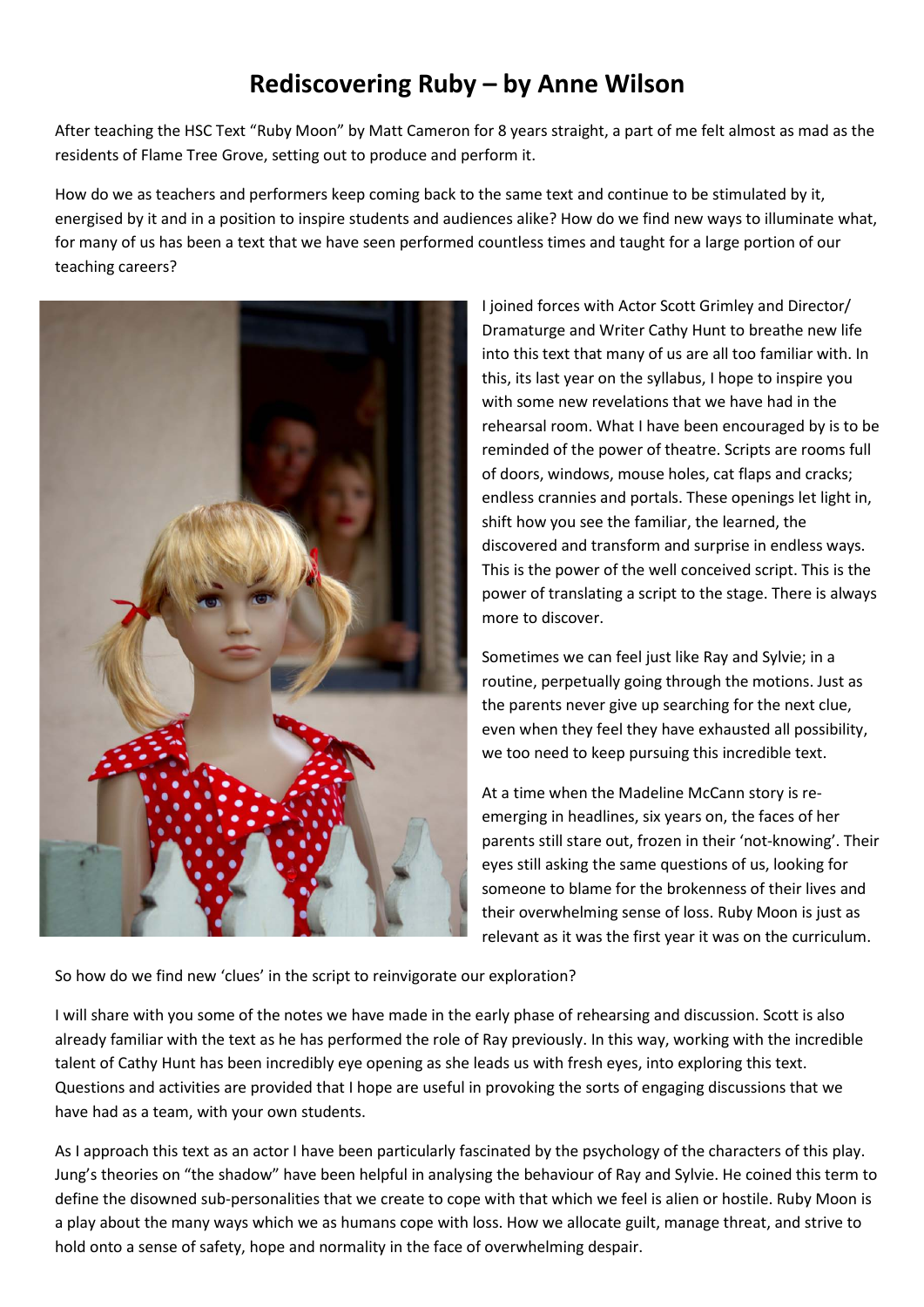#### PERFORMING THE 'CHARACTERS' OF THE PLAY

*The shadow stands on the threshold between the conscious and the unconscious mind... It is all we don't want to, can't admit into our conscious self, all the qualities and tendencies within us that have been repressed, denied or not used...*

*Ursula K. Le Guin*

Ray and Sylvie are still 'characters', 'roles'. They impersonate parents, long after they have ceased to be parents. They wear the masks of their former roles in order to put up a front to the outside world and to one another. Except for perhaps moments in the epilogue and scene 9, there is effectively very little time in the play when they are being openly themselves, real and honest, dropping the masquerade or 'act'.

Every character in the neighbourhood needs to have clear secrets and motivations. Every character has a particular trigger to divulge and reveal themselves.

#### Discussion questions:

Why have Ray and Sylvie selected these particular neighbours to recreate? What purpose does each serve to move Ray and Sylvie towards a state of revelation, healing, exoneration, acceptance, or penance? E.g.; Sonny Jim gives Ray the opportunity to assert his manliness whilst simultaneously condemning his lack of manliness

What roles do we play in our lives? In different circumstances? Under pressure and stress? Around different people?

How do these roles serve our goals/ needs?

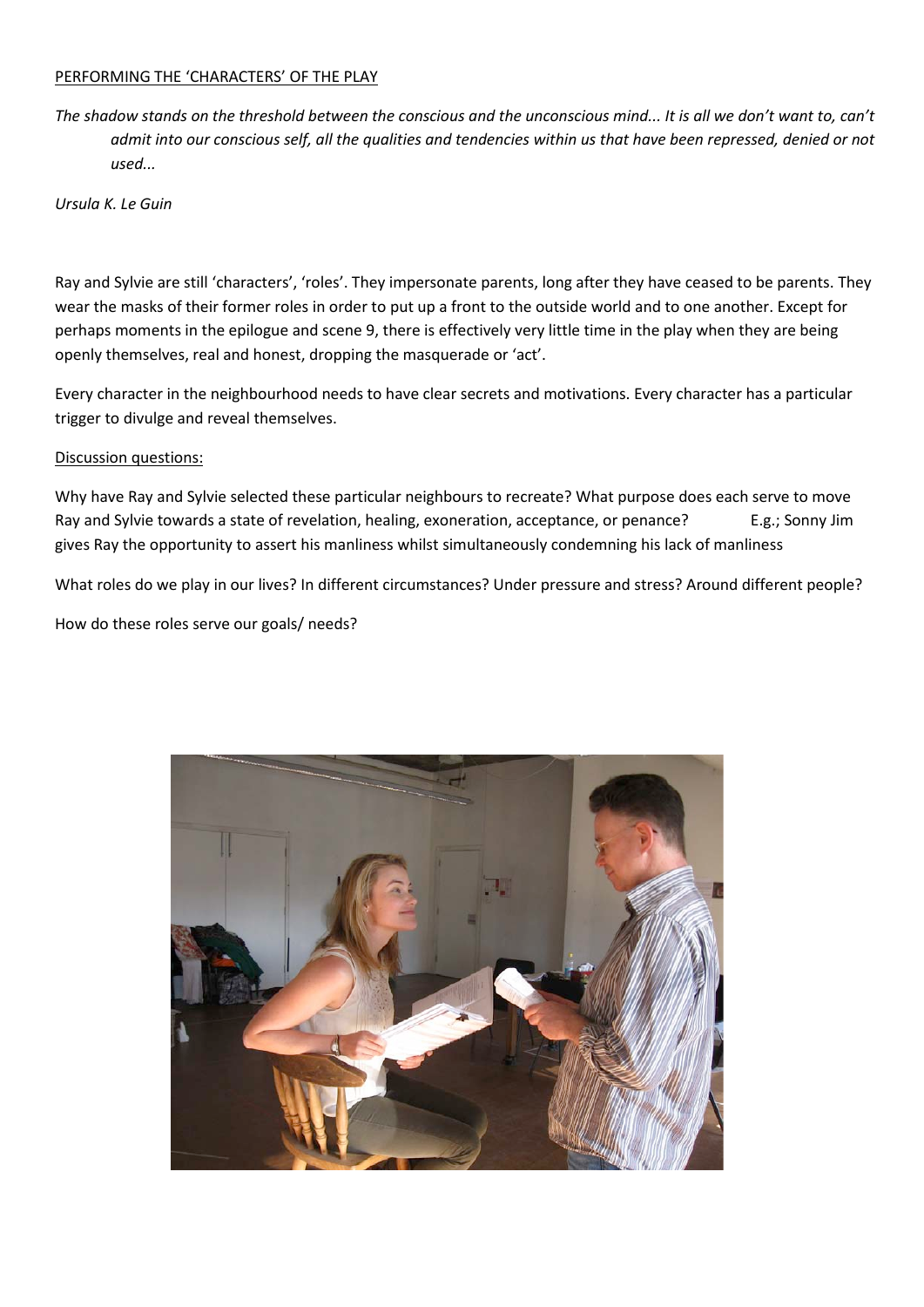## LOSS

*"I am responsible. Although I may not be able to prevent the worst from happening, I am responsible for my attitude toward the inevitable misfortunes that darken life. Bad things do happen; how I respond to them defines my character and the quality of my life. I can choose to sit in perpetual sadness, immobilized by the gravity of my loss or I can choose to rise from the pain and treasure the most precious gift I have- life itself.*

#### *Walter Anderson*

When you lose a person, you not only lose them, but you lose your role in relation to them. You lose a part of your identity. You also lose the hope that you had for the future, and all the imagined plans that you had made. Who is Sylvie if she is not a mother? Who is she if she is not connected to Ray as a wife?

With the loss of Ruby, the characters lives and identity become fragmented, confused, and warped. As a result, they seek to compose and reconstruct their fragmented selves by connecting into the 'neighbourhood characters'- all aspects of their former selves, or their suppressed feelings and needs. E.g.; Veronica represents Sylvie's repressed sexuality, power and need for physical affection and attention from Ray.

Not only Ray and Sylvie, but every neighbour has experienced loss to some degree. Just as Ray and Sylvie seek to avoid the potentially grim truth, the neighbours also live in a state of denial- avoiding the full truth of their own losses.

| <b>Character</b> | <b>Acknowledged Loss</b>                                                                         | <b>Deeper Loss</b>                                                                                                                                                                                                                             |
|------------------|--------------------------------------------------------------------------------------------------|------------------------------------------------------------------------------------------------------------------------------------------------------------------------------------------------------------------------------------------------|
| <b>Dulcie</b>    | "Polly had gone missing"                                                                         | Never been a mother, only has an imaginary parrot<br>for company                                                                                                                                                                               |
| Sid              | "I lost my photo"                                                                                | "Nobody likes clowns anymore" - Sid. He is no longer<br>accepted/appreciated in society. Seen as a threat                                                                                                                                      |
| Veronica         | "Sullied by clawing men"                                                                         | Suggestions of a connection to a dead lover in her<br>opening torch song                                                                                                                                                                       |
| Sonny Jim        | "I was working on my model of a B52 which<br>remains to this day incomplete"                     | His Mother has died                                                                                                                                                                                                                            |
| Dawn             | "Your little princess broke one of my dolls<br>once. Snapped its head off for no good<br>reason" | Suggestion that Dawns family has grieved the loss of<br>perhaps a younger sister "Your house needs a grief<br>chimney too We just kept breathing it in"- Dawn.<br>Also; "both parents were bed- ridden with no<br>income to speak of" - Sylvie |
| Carl             | "The black hole took my beautiful wife"                                                          | Celeste has left him voluntarily                                                                                                                                                                                                               |

Ray and Sylvie inhabit these characters as a form of therapy to touch on the experiences of grief from a safe distance. In this was they get close, but have a degree of separation from the experience of loss.

## Discussion questions:

What does Sylvie gain from enacting Dulcie and Dawn? What needs are fulfilled in these performances?

What does Ray gain from enacting Sid and Carl? What needs are fulfilled in these performances?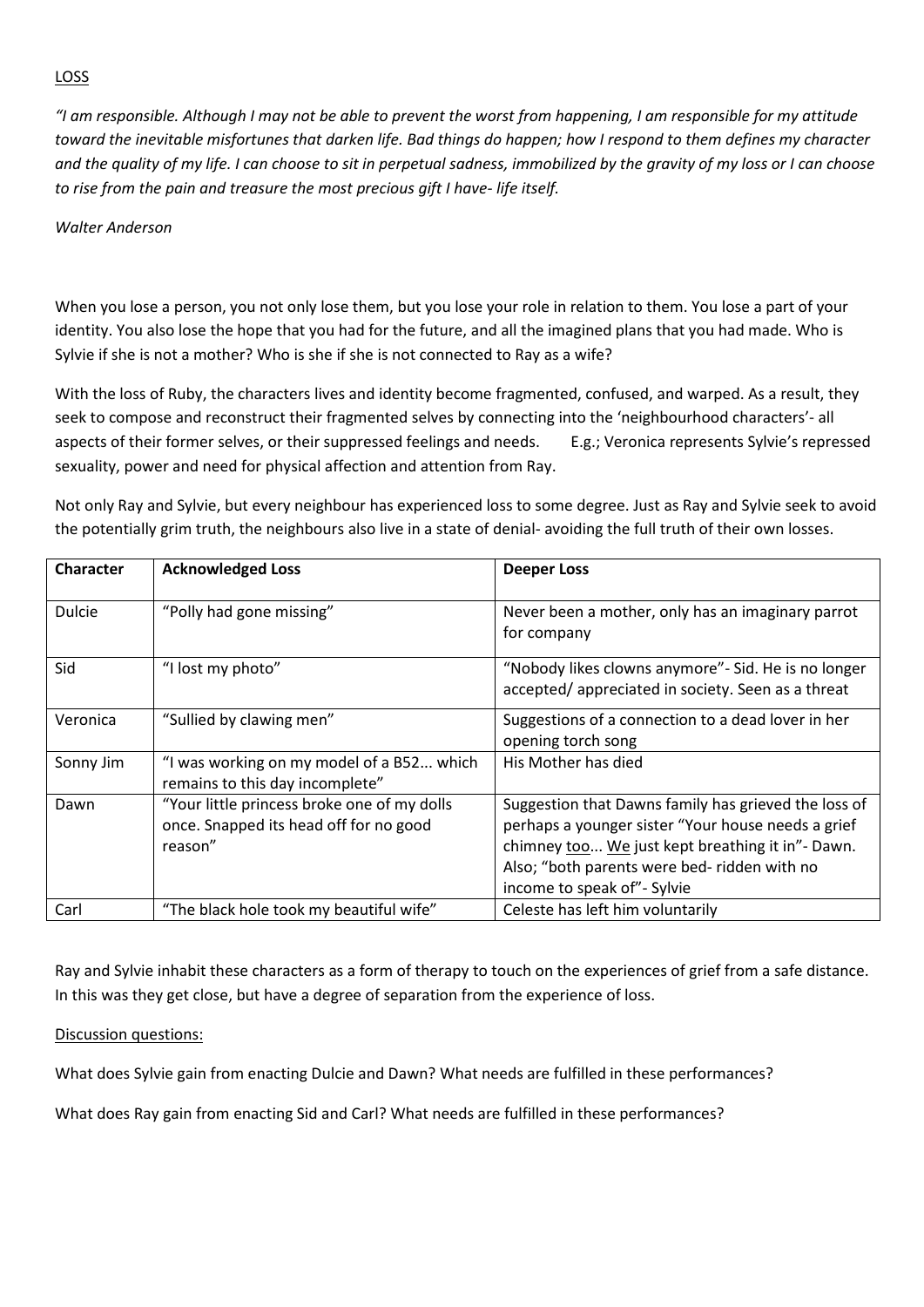#### COPING MECHANISMS

*If there were only darkness all would be clear. It is because there is not only darkness but also light that our situation becomes inexplicable*

*Beckett*

Ray and Sylvie numb themselves; with pills, with routine and repetition. Veronica uses alcohol. They also expose themselves to pain and threat in small amounts to help toughen their skins so they can avoid being overwhelmed by the full truth.

Rituals and routine serve the purpose of recreating hope each night. In this way they can recreate the same sense of possibility that existed on the first night- the sense that Ruby is not far away.

Parental roles also offer a method of coping. Sylvie can still cling to the cultural image of the noble mother- waiting patiently at home for Ruby's return. She often does quite motherly actions e.g.; offering to bring in Sonny Jims washing. Ray has no societal role, no parental function left to hang on to. As a father, he failed to protect. He failed his wife and daughter. He has lost Ruby and his role in the world.

Passing guilt onto the community enables the couple to manage. Each scene leads into the next, with one neighbour incriminating another; actively continuing the progress of interrogation. In this way the couple actively fuel and perpetuate the search. As they mock and deride the neighbours they find security and certainty in sharing agreement with one another and a sense of superiority and power.

#### Discussion questions:

We all have a preferred method for dealing with pain. What does each character do to escape?

What strategies do I use to deal with that which is threatening or uncomfortable?

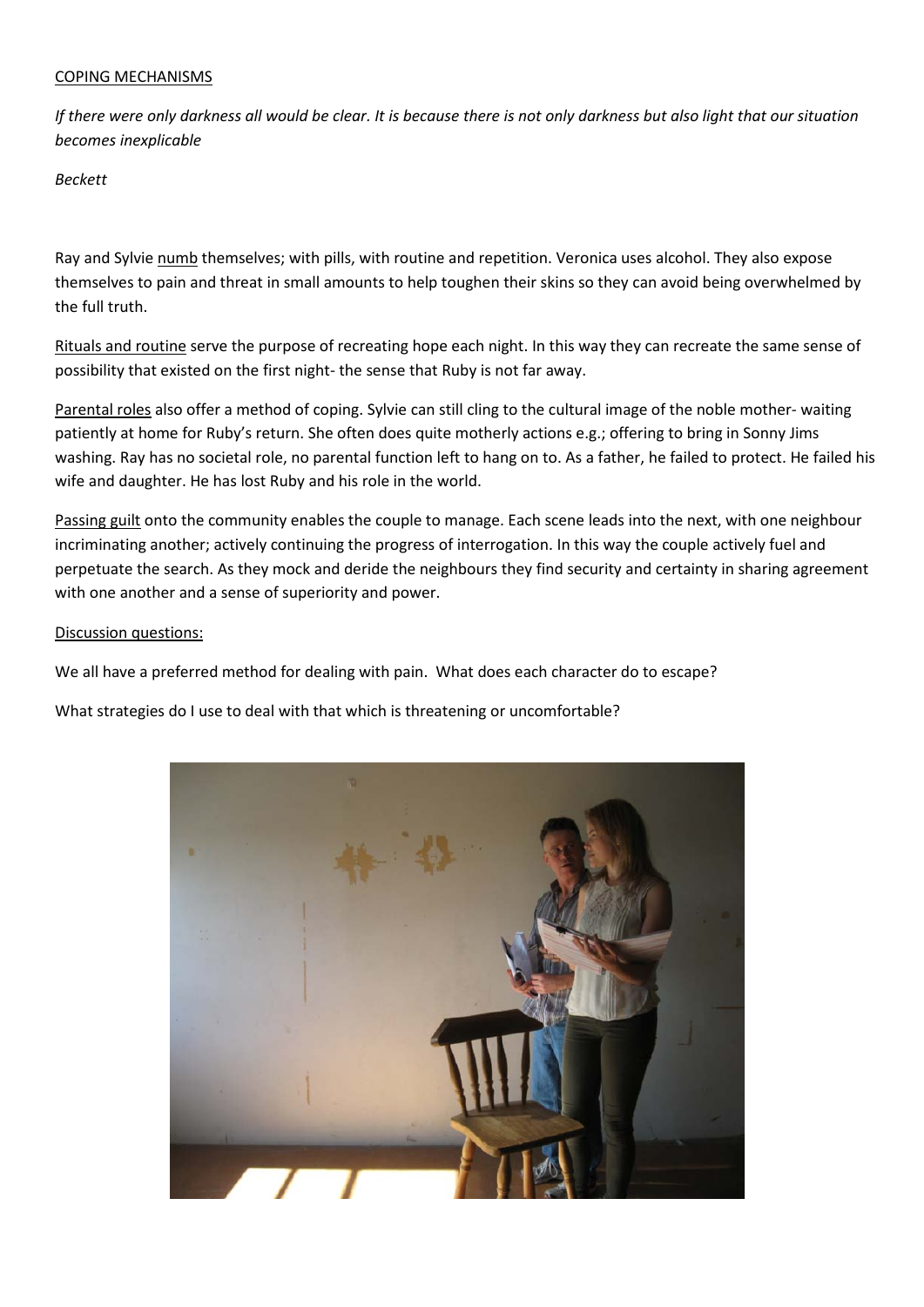

# SAFETY/ SECURITY

*Fantasy and reality are equally personal and equally felt and their difference is of only relative importance*

*Bunuel*

Parents will always by nature put their own safety at risk to save their child. It is instinctual. It feels abnormal for Ray and Sylvie to be powerless to protect or recover their daughter.

The more that is unknown, the worse Ray and Sylvie imagine. Safety is found in the security of facts. This is a big reason why the facts of Ruby's disappearance are repeated and rehearsed- in order to maintain clarity and sanity over time. Even clinging to the reassurance of a fairytale is comfort to Sylvie in its consistency.

Ray and Sylvie ask lots of questions. This strategy gives them a sense of control and power and allows them to direct the conversation and drive the other person. Asking questions also helps them to avoid questions being asked of them and keeps the blame away from them.

Ray and Sylvie seek security in pretending. In their world of make believe they can release fears, doubts, uncertainties, anger through the mechanism of a 'character' or 'role'.

Ray and Sylvie play lots of games to create a sense of normality and predictability e.g.; pretending the mannequin is a version of their real daughter, Ray 'going off to work each day", Sylvie playing the jealous wife.

The word "Baby" is repeated many times by Ray. Why is "Baby" chosen as a term of endearment? It is used to placateto remind Sylvie that Ray is in charge, in control, and she is protected. It is used by him to relax, calm, care, as a father figure would. We discover in the epilogue that this is the same term used when he would speak to Ruby. This becomes even more unsettling. Perhaps Ray is trying to fill the hole of fatherhood by relating to Sylvie more as a protective father than as a partner.

#### Discussion questions:

What are the rules of the game that is "Ruby"? What must be said? What is non- negotiable?

Each character in the neighbourhood clings to safety in their individual ways. They have a method of seeing the world, packaging it up to make it easier to deal with, more palatable. What does each character use to make them feel safe/ in control/ like they know truth?

How does Sylvie respond to the neighbours to placate/ calm them?

How does Ray respond to the neighbours to placate/ calm them?

When do I feel unsafe? In danger? What is my usual mechanism for regaining a sense of security?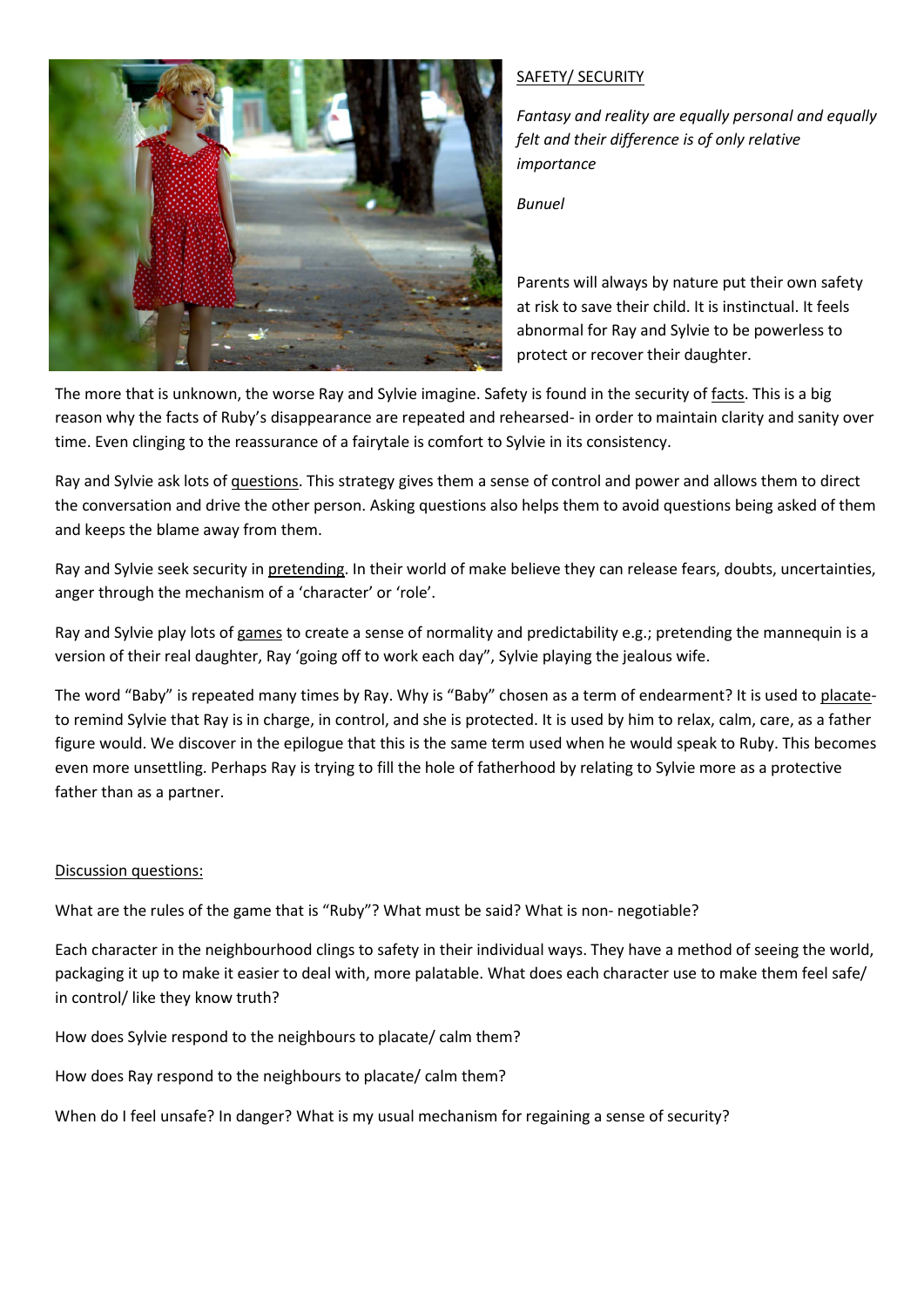#### Workshop Exercises:

- 1) Find an image from a magazine that you think shows how Sylvie/Ray saw her/himself before Ruby went missing. Now find one for how they see themselves after Ruby's disappearance. Are these images congruent with how the world/ their neighbourhood view them?
- 2) Find an image from a magazine that conveys what you think Ruby looked like.
- 3) The play is filled with varied recounts about what happened the day Ruby went missing. What if the parents and neighbours found another method to enact the past? Try extending the moments of childlike play by using toys and dolls as puppets to perform whenever events are recounted. Just as a child becomes less inhibited when controlling and directing toys, what character traits, emotions and events are more heightened in this new delivery? In this new mode, the actor is removed one step further. How does this allow Ray/ Sylvie to express themselves more honestly? What specific toys/ objects will you choose to represent different characters- e.g.; Sylvie, the police, the detective, Ruby?
- 4) We divided the entire show up into major beats. We shifted to a new beat where a significant change occurred due to new information being revealed. We used dialogue from each section to name each beat. They are listed below.

Use a selection of these 'titles' to create a series of freeze frames that tell the story of the play visually. Next, connect together the images like a pop up storybook being looked through. A body percussion or vocal soundscape could be added to strengthen the transitions. A narrator or the chorus could announce each title.

This exercise could be used to explore the skill of transformational acting, as well as to create a summarised version of the play that clarifies the structure and events of the text.



Still no sign of her Can you hear her? Tell me the story, Ray It doesn't end well Tell me what we know, Ray We have to accept that. This changes everything Just like the story Are you sure she was innocent? Time to move on Does it end well? Let me pretend Are you afraid of me, Mrs Moon? I didn't hurt her! Do you know where she is?

How do we do this again?

Set your mind at ease